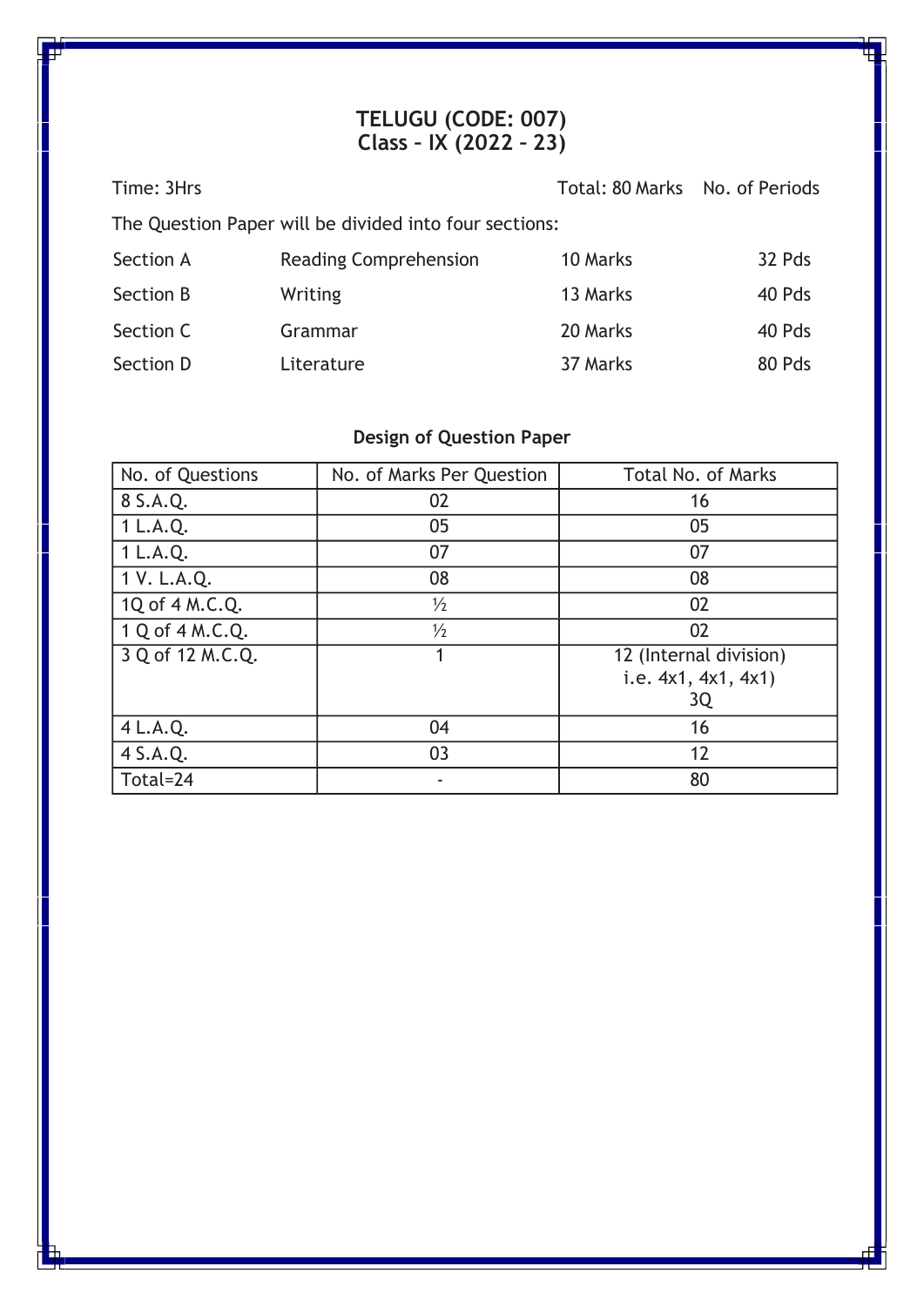#### **SYLLABUS FOR TELUGU (CODE: 007) CLASS – IX (2022 – 23)**

<span id="page-1-0"></span>

| <b>Marks</b>                                                                                                 |                                                                                                                                     | Time: 3Hrs                              |    | Total: 80                                                                                                   |
|--------------------------------------------------------------------------------------------------------------|-------------------------------------------------------------------------------------------------------------------------------------|-----------------------------------------|----|-------------------------------------------------------------------------------------------------------------|
| A)                                                                                                           |                                                                                                                                     | <b>Reading Section:</b><br><b>Marks</b> |    | 10                                                                                                          |
|                                                                                                              | Aparichita Gadyamsham (unseen prose passage)                                                                                        |                                         |    |                                                                                                             |
| B)                                                                                                           | <b>Writing Section:</b><br><b>Marks</b>                                                                                             |                                         |    | 13                                                                                                          |
|                                                                                                              | 1.                                                                                                                                  |                                         |    | Lekha Rachana (Report writing) - 5 Marks                                                                    |
|                                                                                                              | 2.                                                                                                                                  |                                         |    | Vyasa Rachana (Essay writing) - 8 Marks                                                                     |
| C)                                                                                                           |                                                                                                                                     | <b>Grammar Section:</b><br><b>Marks</b> |    | 20                                                                                                          |
|                                                                                                              | 1.                                                                                                                                  | Sandhulu                                |    | Telugu & Sanskrita Sandhulu<br>4×1=4M Akaara, Ikaara, Ukaara, Savarna<br>Deergha, Guna, Vriddhi, Yanaadesha |
|                                                                                                              | 2.                                                                                                                                  | Paryaaya Padaalu                        |    | $4 \times 1 = 4M$<br>$\omega_{\rm{max}}$ and $\omega_{\rm{max}}$                                            |
|                                                                                                              | 3.                                                                                                                                  | Prakriti - Vikritulu                    |    | $-4 \times \frac{1}{2} = 2M$                                                                                |
|                                                                                                              | 4.                                                                                                                                  | Vyatirekha Padaalu                      |    | $-4 \times \frac{1}{2} = 2M$                                                                                |
|                                                                                                              | 5.                                                                                                                                  | Jateeyaalu                              |    | $-2 \times 2 = 4M$                                                                                          |
|                                                                                                              | 6.                                                                                                                                  | Saametalu                               |    | $4 \times 1 = 4M$                                                                                           |
| Prescribed Text Book: Telugu Divvelu - 1, Published by Government of Andhra<br>Pradesh (2016 - New Edition). |                                                                                                                                     |                                         |    |                                                                                                             |
| D)                                                                                                           |                                                                                                                                     | <b>Literature Section: Text</b>         |    | 37 Marks                                                                                                    |
|                                                                                                              |                                                                                                                                     | Prose -                                 |    |                                                                                                             |
|                                                                                                              |                                                                                                                                     |                                         | 1. | Prerana                                                                                                     |
|                                                                                                              |                                                                                                                                     |                                         | 2. | Prabodham                                                                                                   |
|                                                                                                              |                                                                                                                                     |                                         | 3. | Chudadamane Kala                                                                                            |
|                                                                                                              |                                                                                                                                     |                                         | 4. | Brathuku Pusthakam                                                                                          |
|                                                                                                              |                                                                                                                                     |                                         | 5. | Dharma Deeksha                                                                                              |
|                                                                                                              |                                                                                                                                     | Poetry -                                |    | 1. Santhi Kanksha                                                                                           |
|                                                                                                              |                                                                                                                                     |                                         |    | 2. Siva Taandavam                                                                                           |
|                                                                                                              |                                                                                                                                     |                                         |    | 3. Aaadina Maata                                                                                            |
|                                                                                                              |                                                                                                                                     |                                         | 4. | <b>Bhoomi Putrudu</b>                                                                                       |
|                                                                                                              | Non-Detail Text: Telugu Upavachakamu (class IX) Sphurthi Daatalu Published by<br>Government of Andhra Pradesh (2016 - New Edition). |                                         |    |                                                                                                             |
|                                                                                                              |                                                                                                                                     |                                         | 1. | Swami Vivekananda                                                                                           |
|                                                                                                              |                                                                                                                                     |                                         | 2. | Neenu Savitribaayini                                                                                        |
|                                                                                                              |                                                                                                                                     |                                         | 3. | <b>Gidugu Rama Murthy Panthulu</b>                                                                          |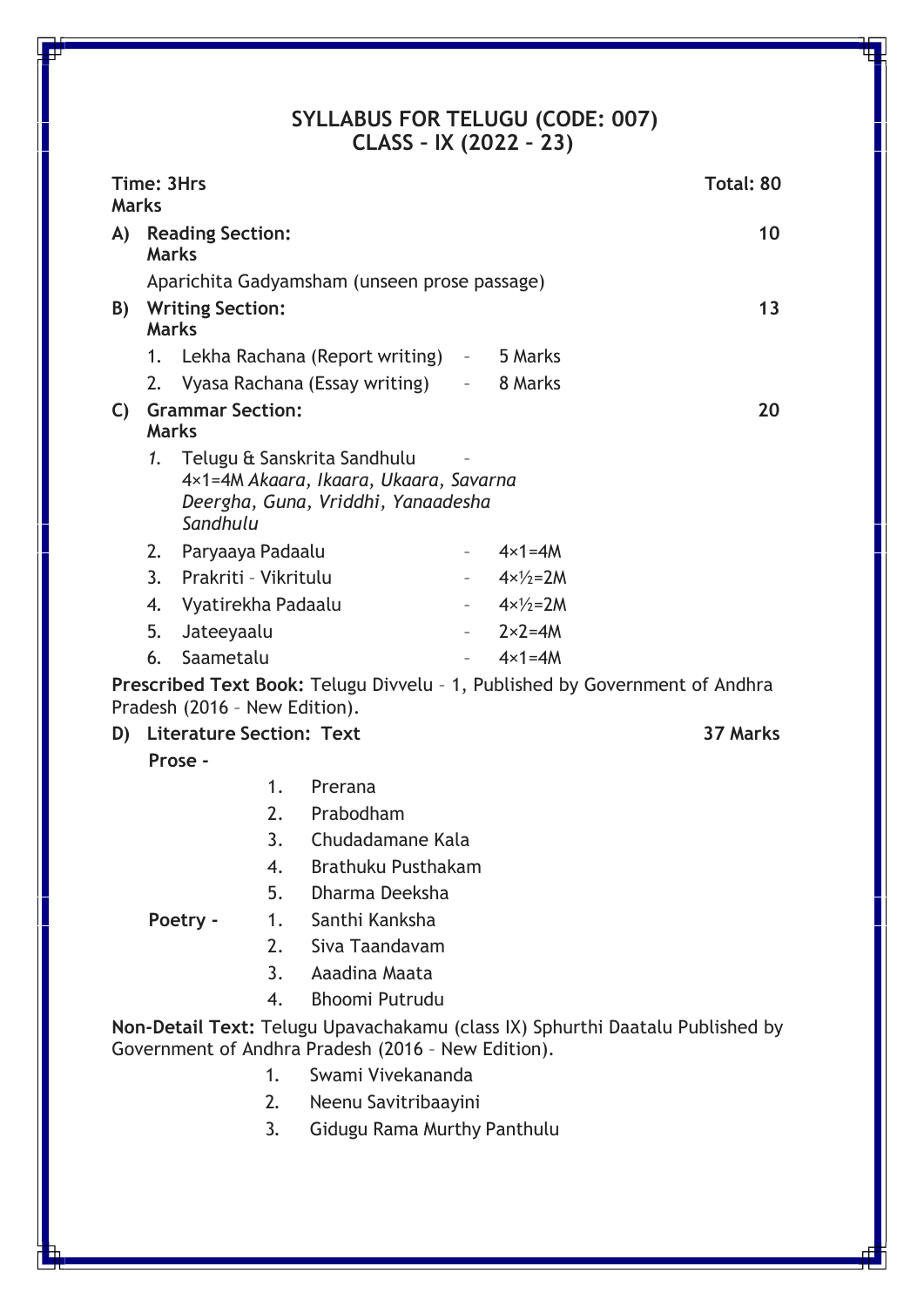### **TELUGU (CODE: 007) Class – X (2022 – 23)**

| Time: 3Hrs                                             |                              | <b>Total: 80 Marks</b> | No. of Periods |
|--------------------------------------------------------|------------------------------|------------------------|----------------|
| The Question Paper will be divided into four sections: |                              |                        |                |
| Section A                                              | <b>Reading Comprehension</b> | 10 Marks               | 32 Pds         |
| Section B                                              | Writing                      | 13 Marks               | 40 Pds         |
| Section C                                              | Grammar                      | 20 Marks               | 40 Pds         |
| Section D                                              | Literature                   | 37 Marks               | 80 Pds         |

# **Design of Question Paper**

| No. of Questions | No. of Marks Per Question | <b>Total No. of Marks</b>     |
|------------------|---------------------------|-------------------------------|
| 8 S.A.Q.         | 02                        | 16                            |
| 1 L.A.Q.         | 05                        | 05                            |
| 1 L.A.Q.         | 07                        | 07                            |
| 1 V. L.A.Q.      | 08                        | 08                            |
| 4 L.A.Q.         | 04                        | 16                            |
| 4 Q of 16 M.C.Q. | 01                        | 16                            |
|                  |                           | (Internal division            |
|                  |                           | i.e. $4x1=4$ , $4x1=4$ ,      |
|                  |                           | $2 \times 1 + 2 \times 1 = 4$ |
|                  |                           | $2 \times 1 + 2 \times 1 = 4$ |
| 4 S.A.Q.         | 03                        | 12                            |
| Total=23         |                           | 80                            |